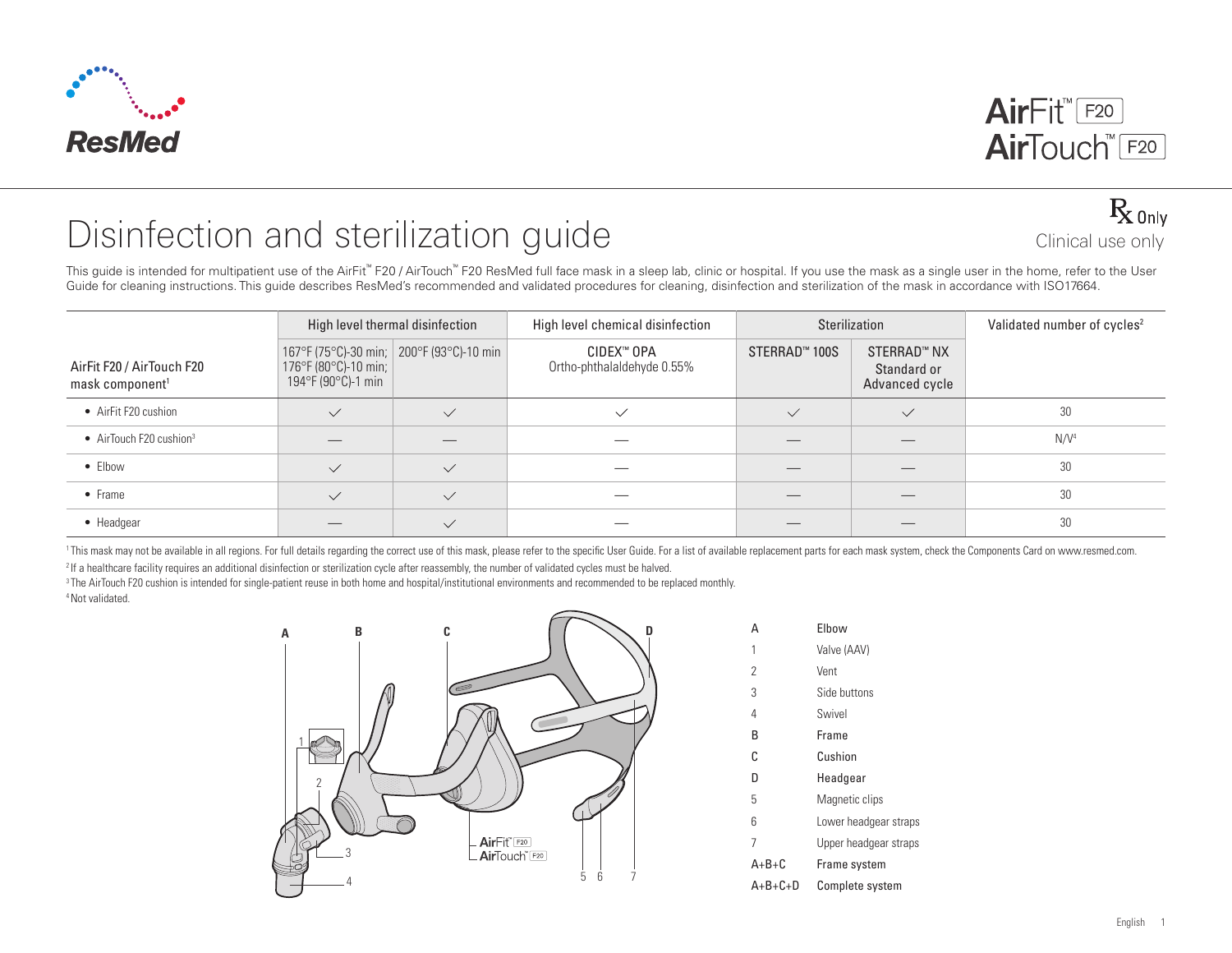| Disassembly           | Disassemble the mask according to the instructions in the User Guide.                                                                                                                                                                                                                                                                                                                                                                                                                                                                                                                                                                                                                                                                                                                                                                                                                                                                                                                                                                                                                                                                                                                                                                                                                                                                                                                                                                                                                                                                                                                                                                                                                                                                                                                                                         |                                                                                                                                                                                                                                                                                                                                                                                                                                                                                                                                                                                                                                                                                                                                                                                                                                                                                                                                                                                                                                                                                                                                                                                                                                                                                                                                                                                                                                                                                                |                                                                                                                                                                                                                                                                                                                                                                                                                                                                                                                                 |
|-----------------------|-------------------------------------------------------------------------------------------------------------------------------------------------------------------------------------------------------------------------------------------------------------------------------------------------------------------------------------------------------------------------------------------------------------------------------------------------------------------------------------------------------------------------------------------------------------------------------------------------------------------------------------------------------------------------------------------------------------------------------------------------------------------------------------------------------------------------------------------------------------------------------------------------------------------------------------------------------------------------------------------------------------------------------------------------------------------------------------------------------------------------------------------------------------------------------------------------------------------------------------------------------------------------------------------------------------------------------------------------------------------------------------------------------------------------------------------------------------------------------------------------------------------------------------------------------------------------------------------------------------------------------------------------------------------------------------------------------------------------------------------------------------------------------------------------------------------------------|------------------------------------------------------------------------------------------------------------------------------------------------------------------------------------------------------------------------------------------------------------------------------------------------------------------------------------------------------------------------------------------------------------------------------------------------------------------------------------------------------------------------------------------------------------------------------------------------------------------------------------------------------------------------------------------------------------------------------------------------------------------------------------------------------------------------------------------------------------------------------------------------------------------------------------------------------------------------------------------------------------------------------------------------------------------------------------------------------------------------------------------------------------------------------------------------------------------------------------------------------------------------------------------------------------------------------------------------------------------------------------------------------------------------------------------------------------------------------------------------|---------------------------------------------------------------------------------------------------------------------------------------------------------------------------------------------------------------------------------------------------------------------------------------------------------------------------------------------------------------------------------------------------------------------------------------------------------------------------------------------------------------------------------|
| Cleaning              | Alconox                                                                                                                                                                                                                                                                                                                                                                                                                                                                                                                                                                                                                                                                                                                                                                                                                                                                                                                                                                                                                                                                                                                                                                                                                                                                                                                                                                                                                                                                                                                                                                                                                                                                                                                                                                                                                       |                                                                                                                                                                                                                                                                                                                                                                                                                                                                                                                                                                                                                                                                                                                                                                                                                                                                                                                                                                                                                                                                                                                                                                                                                                                                                                                                                                                                                                                                                                | Control III                                                                                                                                                                                                                                                                                                                                                                                                                                                                                                                     |
|                       | AirFit F20 cushion <sup>1</sup> :<br>1. Soak the component in 1% Alconox solution at 68-77°F (20-25°C) for<br>1 minute.<br>2. Whilst immersed in the solution, clean with a soft bristle brush for 1<br>minute. Pay particular attention to all crevices and cavities.<br>3. Rinse by shaking vigorously in 5 liters of drinking quality water. Repeat<br>one more time.<br>Frame:<br>1. Rinse the component under running drinking quality water at 68-86°F<br>$(20-30\degree \text{C})$ for 1 minute.<br>2. Soak the component in 1% Alconox solution at 101-104°F (38.5-40°C)<br>for 5 minutes. Ensure no air bubbles are present and all surfaces come<br>in contact with the solution.<br>3. Whilst immersed in the solution, shake vigorously for another 5<br>minutes while squeezing the fabric of the arms.<br>4. Clean with a soft bristle brush for another minute. Pay particular<br>attention to all crevices and interfaces.<br>5. Rinse the component by agitating in 5 liters of drinking quality water at<br>66-68°F (19-20°C) for 1 minute.<br>6. Rinse the component under drinking quality water at 66-68°F (19-20°C).<br>Headgear:<br>1. Make a solution of Alconox by diluting with drinking quality water<br>at 1%, ie, 10 g per liter, at 68-86°F (20-30°C), according to the<br>manufacturer's instructions.<br>2. Soak the component in the solution for 3 minutes.<br>3. Thoroughly clean the mask component with a soft bristle brush for<br>2 minutes while continuing to soak it in the solution. Pay particular<br>attention to all crevices and cavities.<br>4. Squeeze the component to remove excess solution.<br>5. Rinse the component by repeatedly squeezing it under running drinking<br>quality water at 68-86°F (20-30°C) for 30 seconds. Repeat two more<br>times with fresh water. | Elbow (manual):<br>1. Rinse the component under running drinking quality water at 59-77°F<br>$(15-25^{\circ}C)$ for 1 minute.<br>2. Soak the component in 1.5-2% Alconox solution at 104-122°F (40-50°C)<br>for 5 minutes. Ensure no air bubbles are present and all surfaces come<br>in contact with the solution.<br>3. Whilst immersed in the solution, shake vigorously for another 3<br>minutes. Brush the component for another minute. Pay particular<br>attention to swivel and vents.<br>4. Rinse the component by vigorously agitating in 5 liters of drinking<br>quality water at 59-77°F (15-25°C) for 1 minute.<br>5. Rinse the component under running drinking quality water at 59-77°F<br>$(15-25^{\circ}C)$ for 1 minute.<br>6. Shake the component to remove excess water.<br>Elbow (ultrasonic bath):<br>1. Rinse and clean the component with a soft bristle brush under running<br>drinking quality water at 68-86 $\degree$ F (20-30 $\degree$ C) for 1 minute. Pay particular<br>attention to all crevices, cavities and rotate moveable parts.<br>2. Fill two-thirds of an ultrasonic cleaner with 1% Alconox solution at<br>68-86°F (20-30°C) and sonicate for 20 minutes. Ensure the component<br>is fully immersed in the solution. Use a basket/tray to prevent contact<br>between the component and the tank.<br>3. Rinse the component by agitating vigorously in 5 liters of drinking<br>quality water at 68-86°F (20-30°C) for 1 minute. Repeat one more time. | AirFit F20 cushion <sup>1</sup> :<br>1. Make a solution of Control III by diluting with<br>drinking quality water at 1.5-2%, ie, 15-20 g<br>per liter, at 68-86°F (20-30°C), according to<br>manufacturer's instructions.<br>2. Soak the component in the solution for 10-15<br>minutes.<br>3. Whilst immersed in the solution, clean with a<br>soft bristle brush. Pay particular attention to all<br>crevices and cavities.<br>4. Rinse by shaking vigorously in 5 liters of drinking<br>quality water. Repeat one more time. |
| Inspection / Drying   | 1. Inspect and if required, repeat washing until visually clean. <sup>2</sup><br>2. Allow the mask components to air dry out of direct sunlight.                                                                                                                                                                                                                                                                                                                                                                                                                                                                                                                                                                                                                                                                                                                                                                                                                                                                                                                                                                                                                                                                                                                                                                                                                                                                                                                                                                                                                                                                                                                                                                                                                                                                              |                                                                                                                                                                                                                                                                                                                                                                                                                                                                                                                                                                                                                                                                                                                                                                                                                                                                                                                                                                                                                                                                                                                                                                                                                                                                                                                                                                                                                                                                                                |                                                                                                                                                                                                                                                                                                                                                                                                                                                                                                                                 |
| Disinfection          | 1. Using a hot water disinfection system, soak the disinfectable mask components using a temperature-time combination:<br>• Headgear: $200^{\circ}$ F (93 $^{\circ}$ C) for 10 minutes<br>2. On completion, remove the mask components from the hot water disinfection system.<br>3. Allow the mask components to air dry out of direct sunlight.                                                                                                                                                                                                                                                                                                                                                                                                                                                                                                                                                                                                                                                                                                                                                                                                                                                                                                                                                                                                                                                                                                                                                                                                                                                                                                                                                                                                                                                                             | • AirFit F20 cushion/elbow/frame: 167°F (75°C) for 30 minutes; 176°F (80°C) for 10 minutes; 194°F (90°C) for 1 minute; 200°F (93°C) for 10 minutes                                                                                                                                                                                                                                                                                                                                                                                                                                                                                                                                                                                                                                                                                                                                                                                                                                                                                                                                                                                                                                                                                                                                                                                                                                                                                                                                             |                                                                                                                                                                                                                                                                                                                                                                                                                                                                                                                                 |
| Inspection            | discoloration of the silicone components may occur and is acceptable.                                                                                                                                                                                                                                                                                                                                                                                                                                                                                                                                                                                                                                                                                                                                                                                                                                                                                                                                                                                                                                                                                                                                                                                                                                                                                                                                                                                                                                                                                                                                                                                                                                                                                                                                                         | Perform a visual inspection of each mask component. If any visible deterioration of a mask component is apparent (cracking, crazing, tears etc), the mask component should be discarded and replaced. Slight                                                                                                                                                                                                                                                                                                                                                                                                                                                                                                                                                                                                                                                                                                                                                                                                                                                                                                                                                                                                                                                                                                                                                                                                                                                                                   |                                                                                                                                                                                                                                                                                                                                                                                                                                                                                                                                 |
| Reassembly            | Reassemble the mask according to the instructions in the User Guide.                                                                                                                                                                                                                                                                                                                                                                                                                                                                                                                                                                                                                                                                                                                                                                                                                                                                                                                                                                                                                                                                                                                                                                                                                                                                                                                                                                                                                                                                                                                                                                                                                                                                                                                                                          |                                                                                                                                                                                                                                                                                                                                                                                                                                                                                                                                                                                                                                                                                                                                                                                                                                                                                                                                                                                                                                                                                                                                                                                                                                                                                                                                                                                                                                                                                                |                                                                                                                                                                                                                                                                                                                                                                                                                                                                                                                                 |
| Packaging and storage | Store in a dry, dust-free environment away from direct sunlight. Storage temperature: -4°F to 140°F (-20°C to 60°C).                                                                                                                                                                                                                                                                                                                                                                                                                                                                                                                                                                                                                                                                                                                                                                                                                                                                                                                                                                                                                                                                                                                                                                                                                                                                                                                                                                                                                                                                                                                                                                                                                                                                                                          |                                                                                                                                                                                                                                                                                                                                                                                                                                                                                                                                                                                                                                                                                                                                                                                                                                                                                                                                                                                                                                                                                                                                                                                                                                                                                                                                                                                                                                                                                                |                                                                                                                                                                                                                                                                                                                                                                                                                                                                                                                                 |

<sup>1</sup> These instructions are not intended for use with the AirTouch F20 cushion.

<sup>2</sup> Failure to clean the mask component as indicated may result in inadequate disinfection and sterilisation.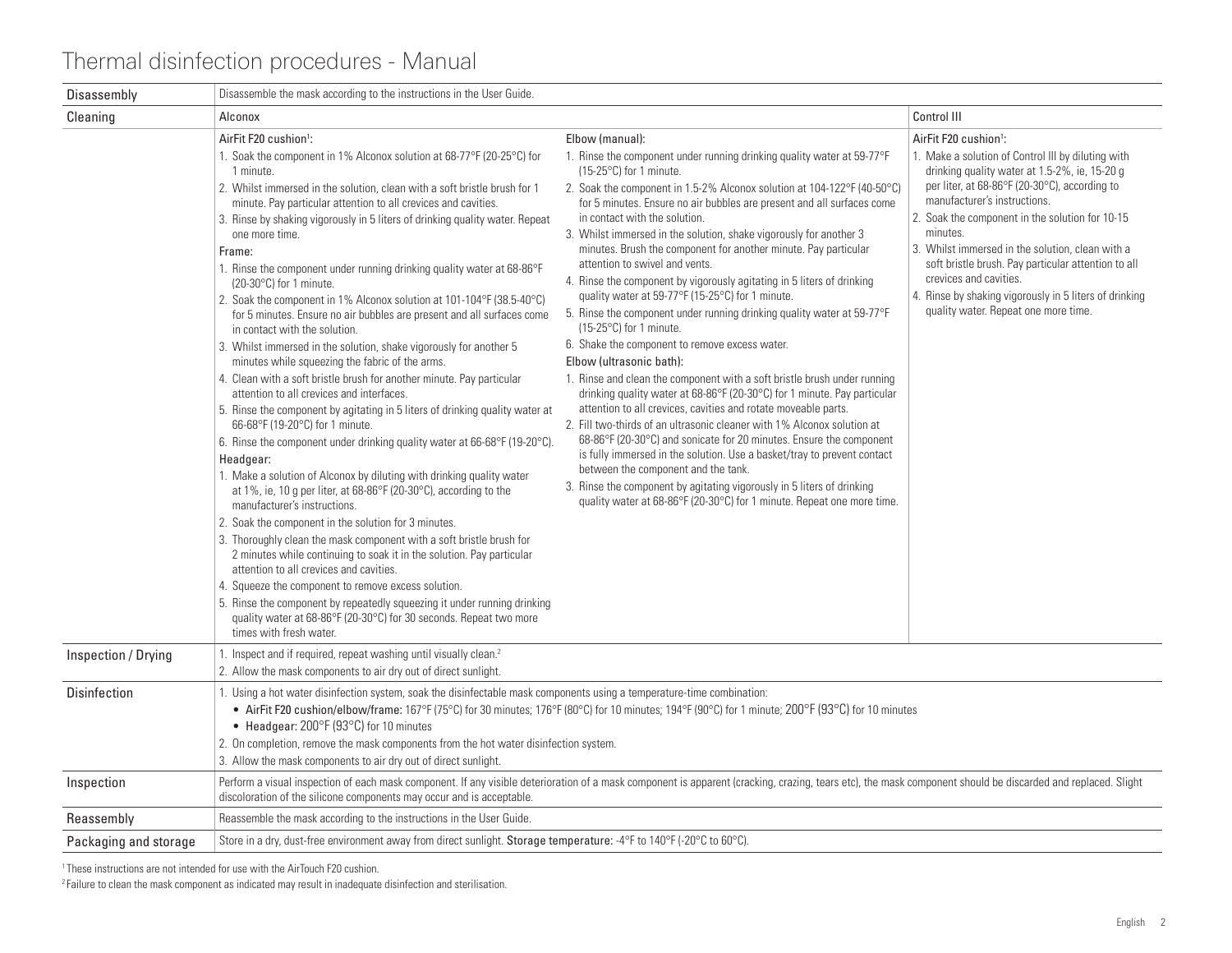## Chemical disinfection procedures - CIDEX OPA

| Disassembly           | Disassemble the mask according to the instructions in the User Guide.                                                                                                                                                                                                                                                                                                                                                                                                       |
|-----------------------|-----------------------------------------------------------------------------------------------------------------------------------------------------------------------------------------------------------------------------------------------------------------------------------------------------------------------------------------------------------------------------------------------------------------------------------------------------------------------------|
| Cleaning              | Alconox                                                                                                                                                                                                                                                                                                                                                                                                                                                                     |
|                       | AirFit F20 cushion <sup>1</sup> :<br>1. Make a solution of Alconox by diluting with drinking quality water at 1%, ie, 10 g per liter, at 68-77 °F (20-25 °C), according to manufacturer's instructions.<br>2. Soak the component in the solution.<br>3. Whilst immersed in the solution, clean with a soft bristle brush for 1 minute. Pay particular attention to all crevices and cavities.                                                                               |
|                       | 4. Rinse by shaking vigorously in 5 liters of drinking quality water. Repeat one more time using fresh water.                                                                                                                                                                                                                                                                                                                                                               |
| Inspection / Drying   | Inspect and if required, repeat washing until visually clean. <sup>2</sup><br>2. Allow the mask components to air dry out of direct sunlight.                                                                                                                                                                                                                                                                                                                               |
| <b>Disinfection</b>   | CIDEX OPA                                                                                                                                                                                                                                                                                                                                                                                                                                                                   |
|                       | . Fully immerse and soak the disinfectable mask components for 12 minutes in a commercially available solution according to the manufacturer's instructions:<br>• ortho-phthalaldehyde 0.55% (eg, CIDEX OPA) at room temperature of 68-77°F (20-25°C).<br>2. Rinse the mask components 3 times in 5 liters of drinking quality water at 68-86 $\degree$ F (20-30 $\degree$ C) for 1 minute. <sup>3</sup><br>3. Allow the mask components to air dry out of direct sunlight. |
| Inspection            | Perform a visual inspection of each mask component. If any visible deterioration of a mask component is apparent (cracking, crazing, tears etc), the mask component should be discarded and replaced.<br>Slight discoloration of the silicone components may occur and is acceptable.                                                                                                                                                                                       |
| Reassembly            | Reassemble the mask according to the instructions in the User Guide.                                                                                                                                                                                                                                                                                                                                                                                                        |
| Packaging and storage | Store in a dry, dust-free environment away from direct sunlight.<br>Storage temperature: -4°F to 140°F (-20°C to 60°C).                                                                                                                                                                                                                                                                                                                                                     |

<sup>1</sup> These instructions are not intended for use with the AirTouch F20 cushion.

<sup>2</sup> Failure to clean the mask component as indicated may result in inadequate disinfection and sterilisation.

<sup>3</sup> Failure to adequately rinse the component may result in toxic levels of residual CIDEX OPA.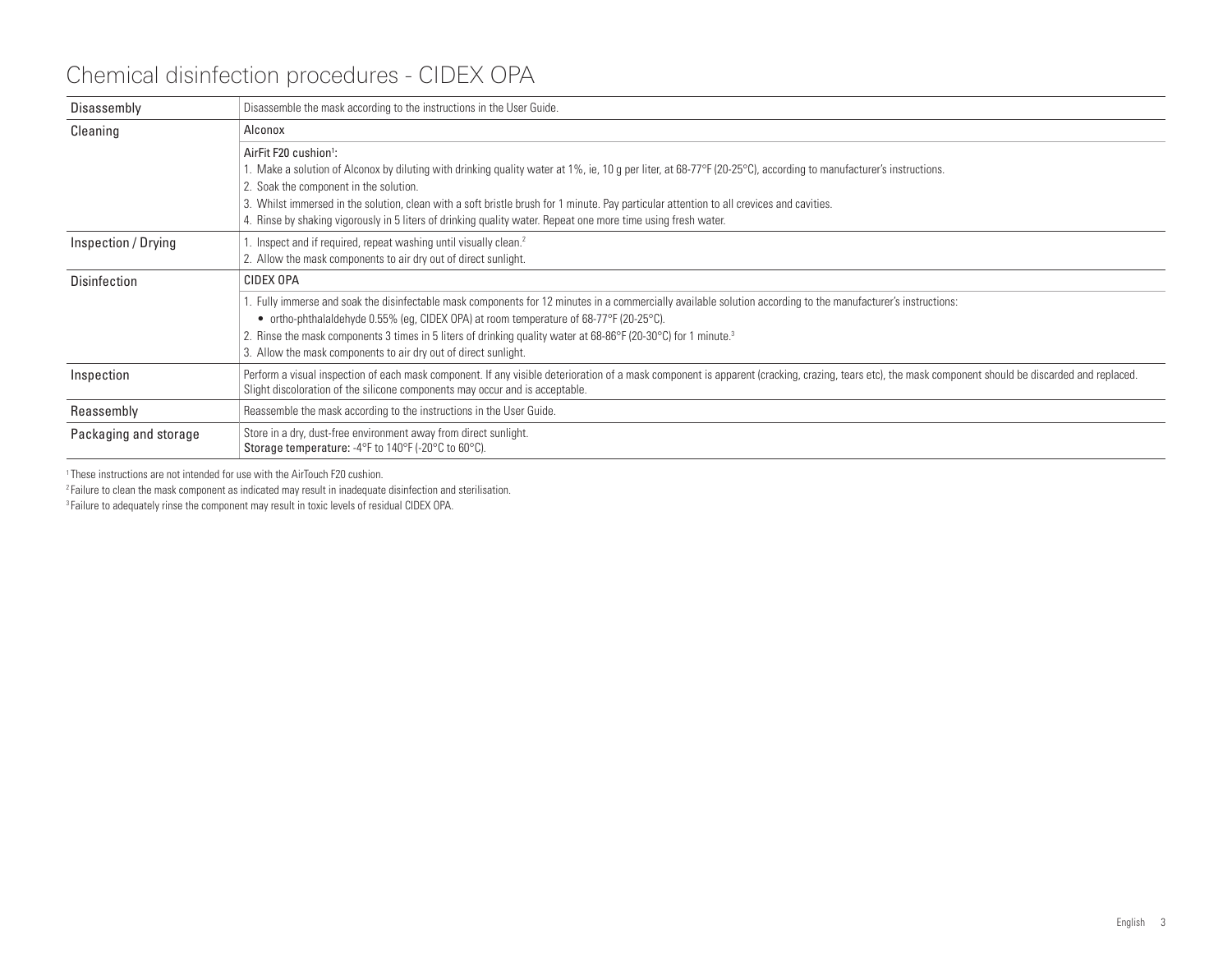## Sterilization procedures - STERRAD

| Disassembly           | Disassemble the mask according to the instructions in the User Guide.                                                                                                                                                                                                                                                                                                                                                                                                                                   |
|-----------------------|---------------------------------------------------------------------------------------------------------------------------------------------------------------------------------------------------------------------------------------------------------------------------------------------------------------------------------------------------------------------------------------------------------------------------------------------------------------------------------------------------------|
| Cleaning              | Alconox                                                                                                                                                                                                                                                                                                                                                                                                                                                                                                 |
|                       | AirFit F20 cushion <sup>1</sup> :<br>1. Make a solution of Alconox by diluting with drinking quality water at 1%, ie, 10 g per liter, at 68-77°F (20-25°C), according to manufacturer's instructions.<br>2. Soak the component in the solution for 1 minute.<br>3. Whilst immersed in the solution, clean with a soft bristle brush for 1 minute. Pay particular attention to all crevices and cavities.<br>4. Rinse by shaking vigorously in 5 liters of drinking quality water. Repeat one more time. |
| Inspection / Drying   | Inspect and if required, repeat washing until visually clean. <sup>2</sup><br>2. Allow the mask components to air dry out of direct sunlight.                                                                                                                                                                                                                                                                                                                                                           |
| Sterilization         | <b>STERRAD</b>                                                                                                                                                                                                                                                                                                                                                                                                                                                                                          |
|                       | Package the mask components prior to sterilization as described in the manufacturer's instructions for the STERRAD Sterilization System with STERRAD chemical indicators.<br>Note: The use of pouches is not recommended.<br>2. Sterilize the mask following the manufacturer's instructions for the STERRAD Sterilization System:                                                                                                                                                                      |
|                       | • STERRAD 100S<br>• STERRAD NX (Standard or Advanced cycle)                                                                                                                                                                                                                                                                                                                                                                                                                                             |
|                       | Notes:<br>• Drying is achieved as part of the sterilization process.<br>• Check STERRAD indicator strips to ensure machine has run correctly.                                                                                                                                                                                                                                                                                                                                                           |
| Inspection            | Perform a visual inspection of each mask component. If any visible deterioration of a mask component is apparent (cracking, crazing, tears etc), the mask component should be discarded and replaced.<br>Slight discoloration of the silicone components may occur and is acceptable.                                                                                                                                                                                                                   |
| Reassembly            | Reassemble the mask according to the instructions in the User Guide.                                                                                                                                                                                                                                                                                                                                                                                                                                    |
| Packaging and storage | Store in a dry, dust-free environment away from direct sunlight.<br>Storage temperature: -4°F to 140°F (-20°C to 60°C).                                                                                                                                                                                                                                                                                                                                                                                 |

<sup>1</sup> These instructions are not intended for use with the AirTouch F20 cushion.

 $2$  Failure to clean the mask component as indicated may result in inadequate disinfection and sterilisation.